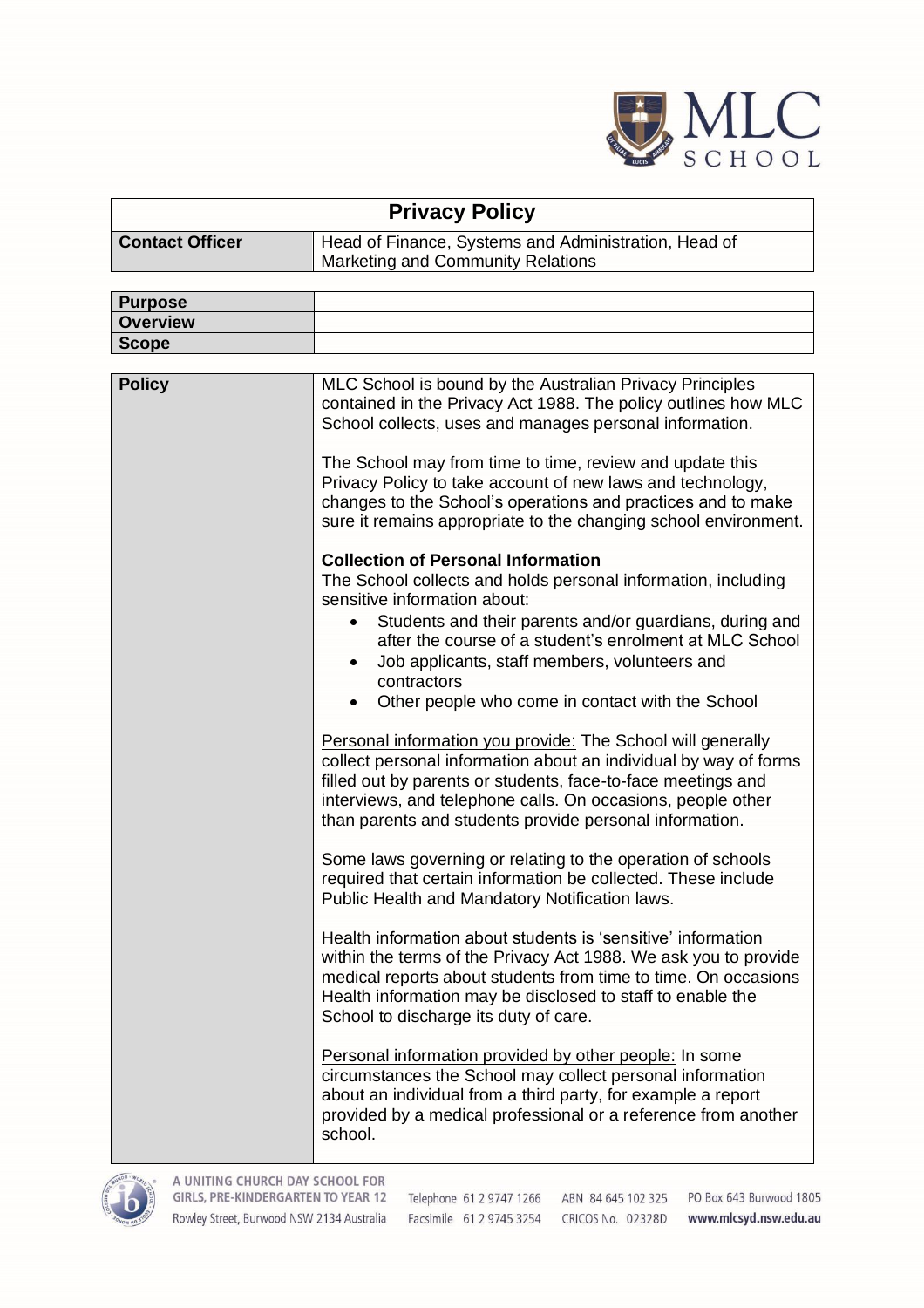

If you provide the School with the personal information about other people, such as doctors or emergency contact, we encourage to inform them that you are disclosing that information to the School and why, that they can access that information if they wish, and that the School does not usually disclose the information to third parties.

Exception in relation to employee records: Under the Privacy Act, the Australian Privacy Principles do not apply to an employee record. As a result, this Privacy Policy does not apply to the School's treatment of an employee record, where the record is directly related to a current or former employment relationship between the School and employee.

## **Use of Personal Information**

The School will use personal information it collects from you for the primary purpose of collection, and for such other secondary purposes that are related to the primary purpose of collection and reasonable expected, or to which you have consented.

Students and Parent/Guardians: The School's primary purpose of collecting personal information in relation to students and parents/guardians is to enable the School to provide schooling for the student. This includes satisfying both the needs of parents/guardians and the needs of the student throughout the whole period the student is enrolled at the School.

Photographs of a student may be placed in the School's records, displayed from time to time around the School (including footage on the School's CCTV monitors) and published in school publications, including *Excelsior*, the My MLC School Portal and weekly e-newsletter. For promotional and other marketing material including the School's public website, facebook, video footage and the digital version of Lucis, specific consent will be obtained if the student's identity could be established within the design framework. No student image linked with the student's name will be included in any marketing or promotional material or vehicle without prior written consent.

The purposes for which the School uses personal information of students and parents/guardians include:

- To keep parents/guardians informed about matters related to their child's schooling, through correspondence, newsletters and magazines
- Day-to-day administration
- Looking after a student's educational, social and medical well-being
	- Seeking donations and marketing for the School



A UNITING CHURCH DAY SCHOOL FOR **GIRLS, PRE-KINDERGARTEN TO YEAR 12** Rowley Street, Burwood NSW 2134 Australia Facsimile 61 2 9745 3254 CRICOS No. 02328D

Telephone 61 2 9747 1266 ABN 84 645 102 325

PO Box 643 Burwood 1805 www.mlcsyd.nsw.edu.au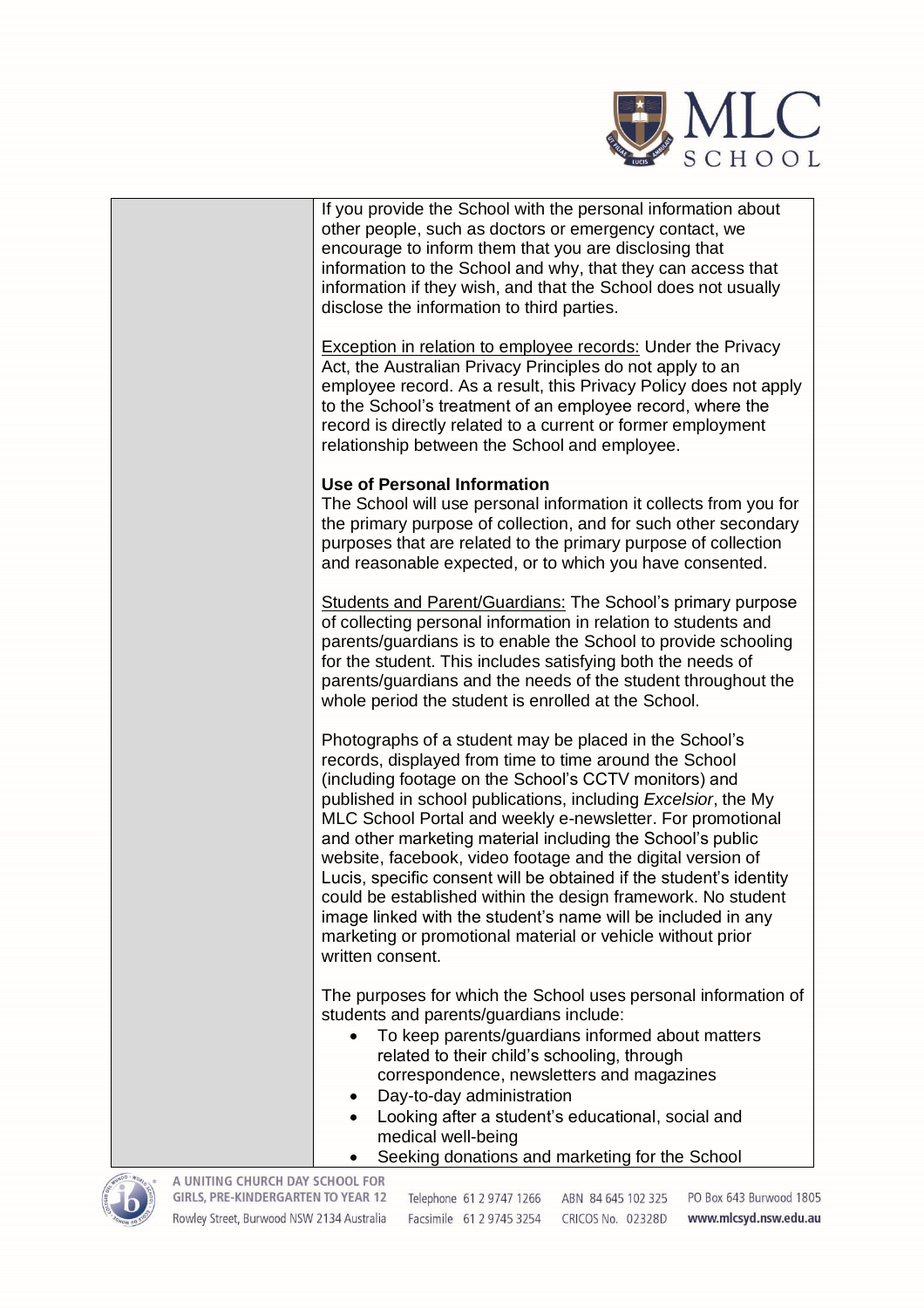

| To satisfy the School's legal obligations and allow the<br>$\bullet$<br>School to discharge its duty of care.                                                                                                                                                                                                                                                                                                                                                                    |
|----------------------------------------------------------------------------------------------------------------------------------------------------------------------------------------------------------------------------------------------------------------------------------------------------------------------------------------------------------------------------------------------------------------------------------------------------------------------------------|
| The School may not be able to enroll or continue the enrolment<br>of a student if necessary information about the student or<br>parent/guardian is not provided.                                                                                                                                                                                                                                                                                                                 |
| Job applicants and contractors: In relation to personal<br>information of job applicants and contractors, the School's<br>primary purpose of collection is to access and (if successful) to<br>engage the applicant or contractor.                                                                                                                                                                                                                                               |
| The purposes for which the School uses personal information of<br>job applicants and contractors include:<br>Administering the individual's contract<br>Satisfying insurance requirements                                                                                                                                                                                                                                                                                        |
| Seeking funds, and marketing for the sShool<br>$\bullet$<br>Satisfying the School's legal obligations, for example, in<br>$\bullet$<br>relation to child protection legislation.                                                                                                                                                                                                                                                                                                 |
| Volunteers: The School also obtains personal information about<br>volunteers who assist the School in its functions or conduct<br>associated activities, to enable the School and the volunteers to<br>work together.                                                                                                                                                                                                                                                            |
| Marketing and fundraising: The School from time to time<br>engages in fundraising activities. Unless a parent/guardian<br>decides to opt out, information received from you, including<br>personal information, may be used to make an appeal to you.<br>(Unless a parent/guardian decides to opt out, it may also be<br>disclosed to organisations that assist in the School's fundraising<br>activities but solely for that purpose, not for their own marketing<br>purposes.) |
| Parents/guardians, staff, families of prospective students,<br>contractors and other members of the wider school community<br>may from time to time receive marketing material including<br>promotional information. School publications, like newsletters<br>and magazines, which include personal information and visual<br>images, may be used for marketing purposes.                                                                                                        |
| <b>Disclosure of Personal Information</b><br>Personal information collected from students may from time to<br>time be disclosed to their parents or guardians. On occasions,<br>information such as academic and sporting achievements,<br>student activities and other news is published in school<br>newsletters, magazines and on our community websites.                                                                                                                     |
| For administrative and educational purposes the School from                                                                                                                                                                                                                                                                                                                                                                                                                      |



A UNITING CHURCH DAY SCHOOL FOR GIRLS, PRE-KINDERGARTEN TO YEAR 12 Rowley Street, Burwood NSW 2134 Australia

PO Box 643 Burwood 1805 Telephone 61 2 9747 1266 ABN 84 645 102 325 Facsimile 61 2 9745 3254 CRICOS No. 02328D

www.mlcsyd.nsw.edu.au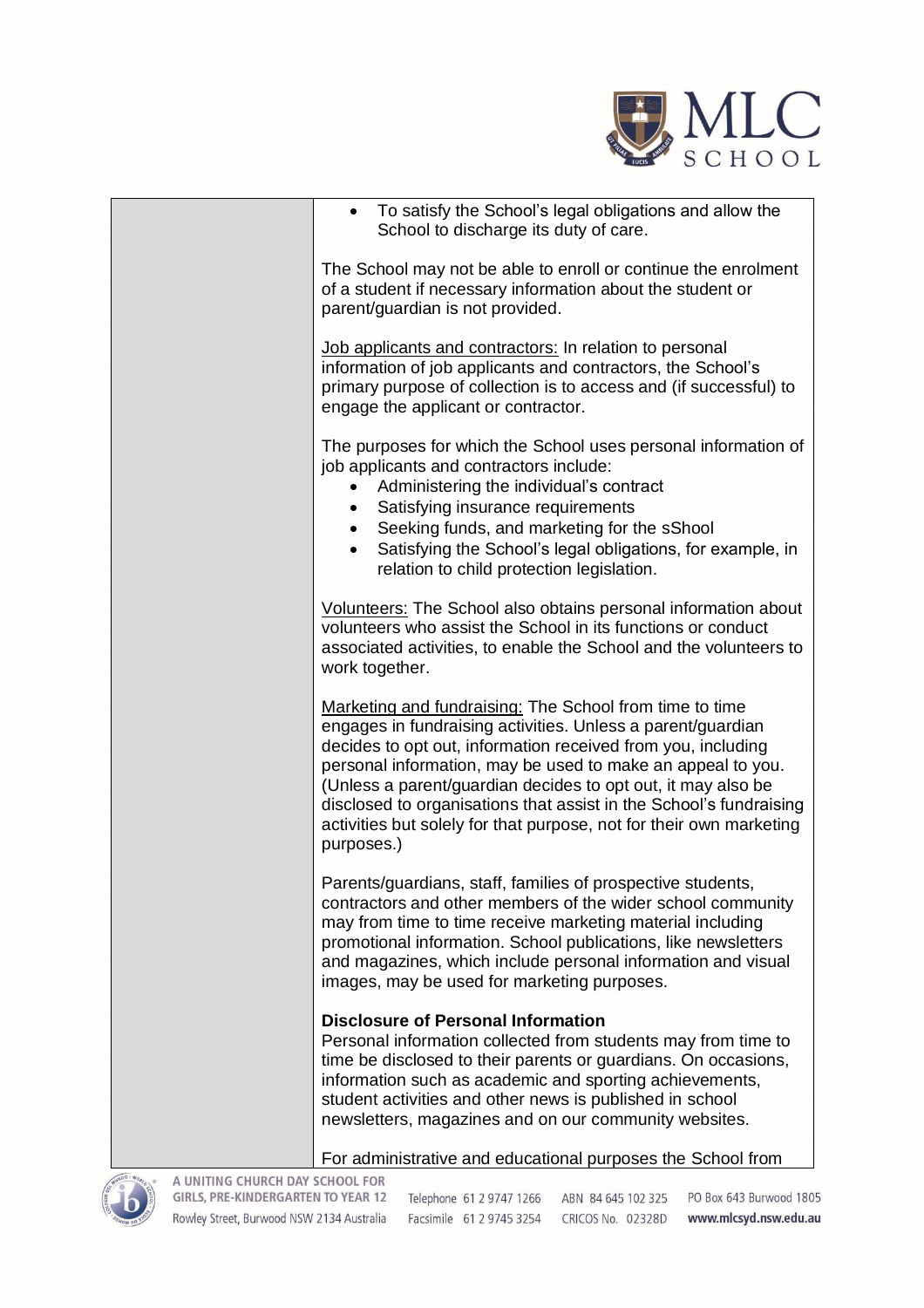

| time to time discloses personal and sensitive information to<br>others including schools, government departments, medical<br>practitioners, and people providing service to the School,<br>including specialist visiting teacher, and (sports) coaches.                                                                                                                                                                                                                                                                                                                                                                       |
|-------------------------------------------------------------------------------------------------------------------------------------------------------------------------------------------------------------------------------------------------------------------------------------------------------------------------------------------------------------------------------------------------------------------------------------------------------------------------------------------------------------------------------------------------------------------------------------------------------------------------------|
| With consent, the School may disclose personal information<br>held about a student and/or parent/guardian to:<br>Recipients of school publications, like newsletters and<br>$\bullet$<br>magazines<br>Media professionals<br>$\bullet$<br>Parent associations/committees<br>Other parents or guardians for the purpose of<br>distributing a year level contact list or school directory<br>Anyone you authorise the School to disclose information<br>to.                                                                                                                                                                     |
| Sending information overseas: The School will not send<br>personal information about an individual outside Australia<br>without:<br>Obtaining consent of the individual (in some cases,<br>$\bullet$<br>consent will be implied)<br>Otherwise complying with the Australian Privacy<br>Principles                                                                                                                                                                                                                                                                                                                             |
| The School may use online or 'cloud' service providers to store<br>personal information and to provide services to the School that<br>involves the use of personal information, such as services<br>relating to email, instant messaging and education and<br>assessment applications. Some limited personal information<br>may also be provided to these service providers to enable them<br>to authenticate users that access their services. This personal<br>information may be stored in the 'cloud' which means that it<br>may reside on a cloud service provider's servers which may be<br>situated outside Australia. |
| These services store and process limited personal information<br>which is only full name and email address to enable<br>authentication and functionality. Full privacy including<br>disclosure statements can be found on their websites.                                                                                                                                                                                                                                                                                                                                                                                     |
| <b>Sensitive Information</b><br>No sensitive information will be disclosed without the approval<br>of the Principal or a delegate of the Principal. In referring to<br>'sensitive information' the School means information relating to<br>a person's racial or ethnic origin, political opinions, religion,                                                                                                                                                                                                                                                                                                                  |

philosophical beliefs, trade union or other professional or trade association membership, sexual orientation or practices, criminal record, health, genetics and biometrics.



A UNITING CHURCH DAY SCHOOL FOR GIRLS, PRE-KINDERGARTEN TO YEAR 12 Rowley Street, Burwood NSW 2134 Australia

PO Box 643 Burwood 1805 Telephone 61 2 9747 1266 ABN 84 645 102 325 Facsimile 61 2 9745 3254 CRICOS No. 02328D www.mlcsyd.nsw.edu.au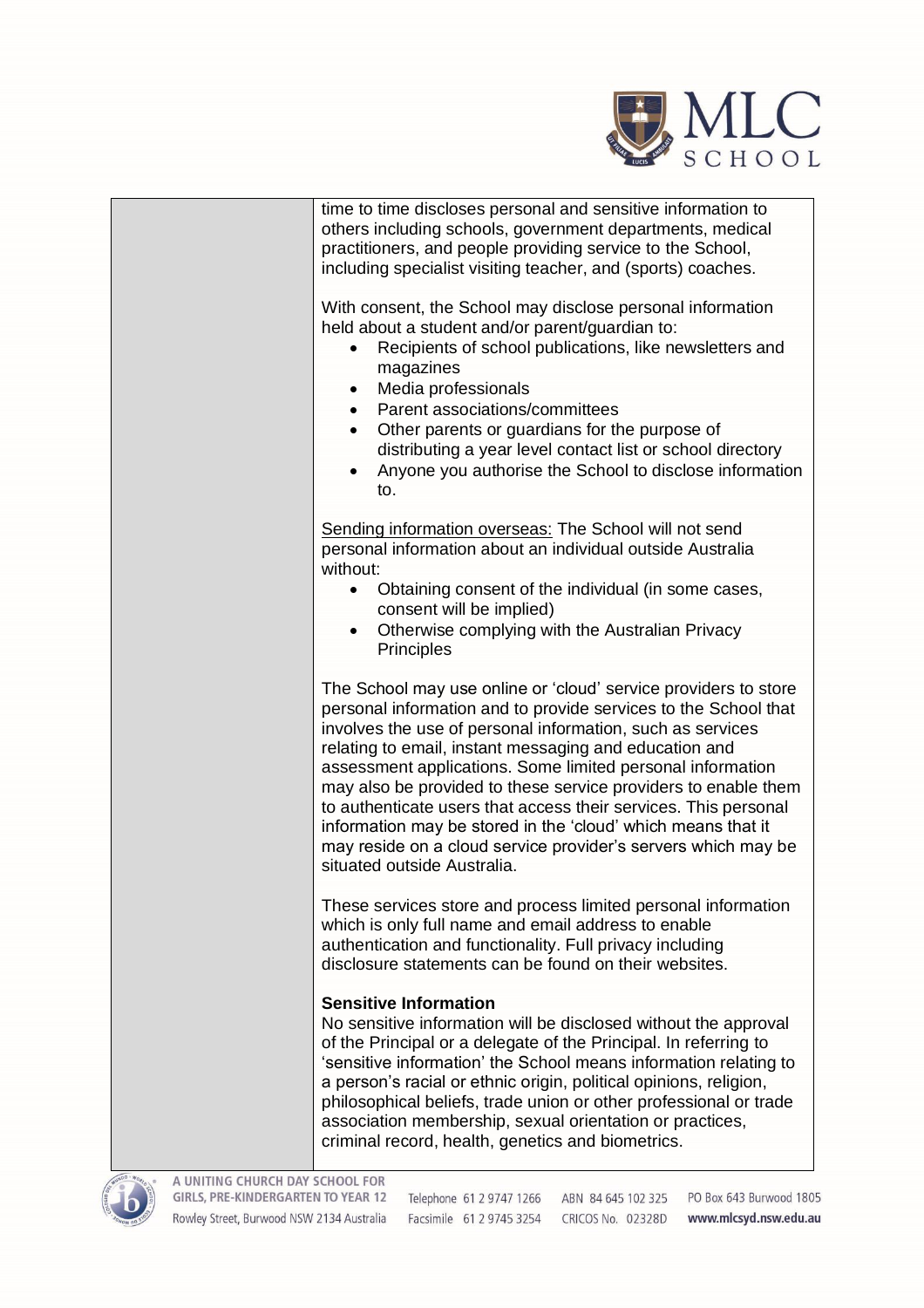

Sensitive information will be used and disclosed only for the purpose for which it was provided, or a directly related secondary purpose, unless you agree otherwise, or the use or disclosure of the sensitive information is allowed by law.

## **Management and Security of Personal Information**

The School's staff are required to respect the confidentiality of student's, parent's and guardian's personal information and the privacy of individuals.

The School has in place steps to protect the personal information the School holds from misuse, loss, unauthorised access, modification or disclosure, by use of various methods including locked storage of paper records and passworded access rights to computerised records.

The School may utilise Third Party providers to deliver online applications for students and staff. Consequently, details may be transferred, stored and processed in Australia or any other country utilised by these Third Party providers.

## **Updating Information**

The School endeavours to ensure that the personal information it holds is accurate, complete and up-to-date. A person may seek to update their personal information held by the School at any time. If the School is unwilling to amend personal information then you may request a written explanation and, if not satisfied, may contact the Principal. The Australian Privacy Principles require the School not to store personal information longer than necessary.

## **Access to Personal Information**

Under the Privacy Act 1988, an individual has the right to request access to any personal information that the School holds about them and advise the School of any perceived inaccuracy.

Parents/guardians may seek access to personal information collected about them and their daughter by contacting the School. Students may also seek access to personal information about them.

However, there will be occasions when access is denied. Such occasions would include where access would have an unreasonable impact on the privacy of others, where access may result in a breach of the School's duty of care to the student, or where students have provided information in confidence.



A UNITING CHURCH DAY SCHOOL FOR GIRLS, PRE-KINDERGARTEN TO YEAR 12 Rowley Street, Burwood NSW 2134 Australia Facsimile 61 2 9745 3254 CRICOS No. 02328D www.mlcsyd.nsw.edu.au

Telephone 61 2 9747 1266 ABN 84 645 102 325

PO Box 643 Burwood 1805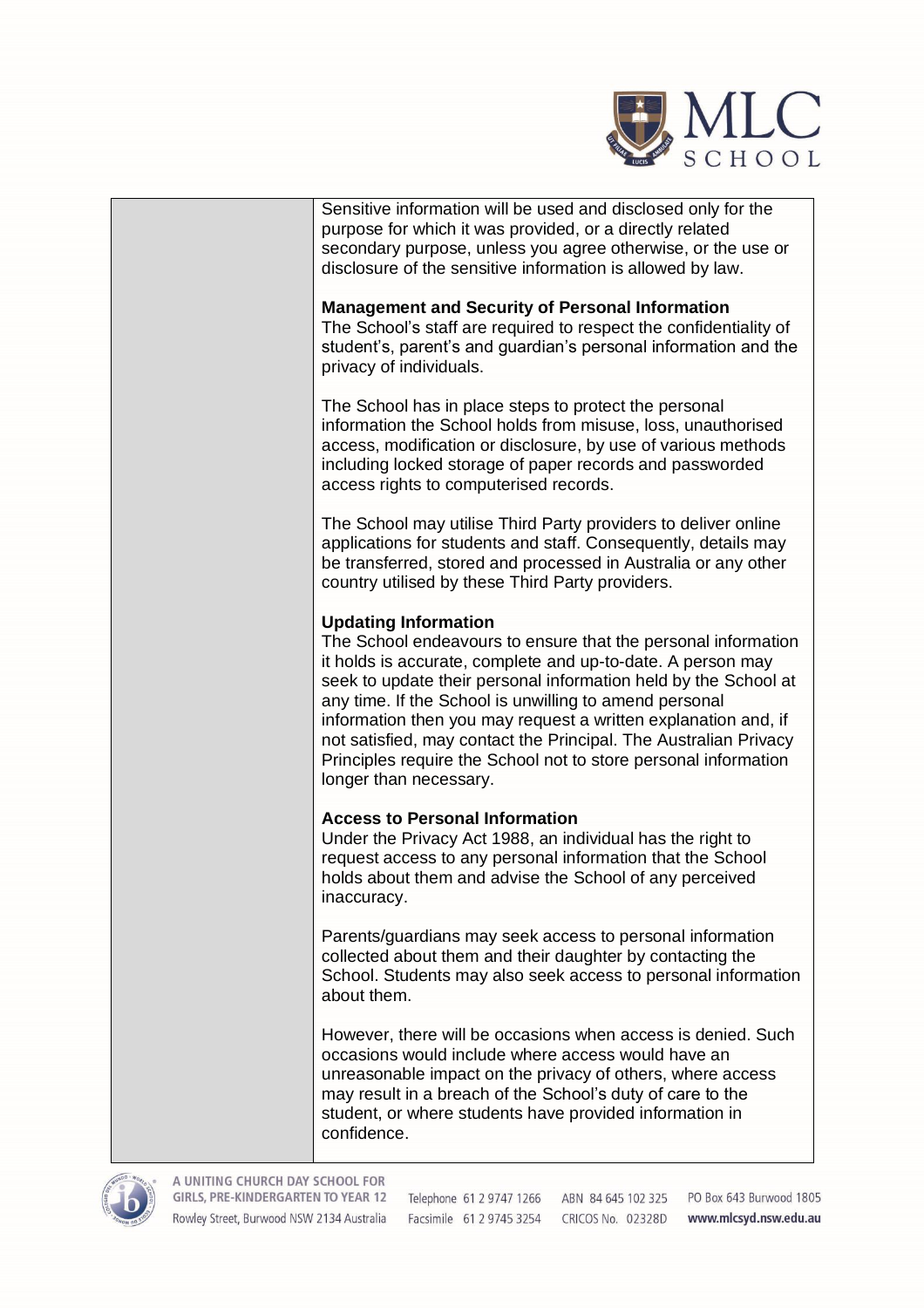

|                            | The School may, at its discretion, on the request of a student<br>grant that student access to information held by the School<br>about them or allow a student to give or withhold consent to the                                                                                                                                                                                                                                                                                                                                                                   |
|----------------------------|---------------------------------------------------------------------------------------------------------------------------------------------------------------------------------------------------------------------------------------------------------------------------------------------------------------------------------------------------------------------------------------------------------------------------------------------------------------------------------------------------------------------------------------------------------------------|
|                            | use of their personal information independently of their<br>parents/guardians. This would normally be done only when the<br>maturity of the student and/or the student's personal                                                                                                                                                                                                                                                                                                                                                                                   |
|                            | circumstances so warranted.                                                                                                                                                                                                                                                                                                                                                                                                                                                                                                                                         |
|                            | To make a request to access any information the School holds<br>about you or your child, please contact the Principal in writing.                                                                                                                                                                                                                                                                                                                                                                                                                                   |
|                            | The School may require you to verify your identity and specify<br>what information you require or wish to view.                                                                                                                                                                                                                                                                                                                                                                                                                                                     |
|                            | <b>Consent</b>                                                                                                                                                                                                                                                                                                                                                                                                                                                                                                                                                      |
|                            | Generally, the School will refer any requests for consent and<br>notices in relation to the personal information of a student to the<br>student's parents. The School will treat consent given by<br>parents as consent given on behalf of the student and notice to<br>parent will act as notice given to the student.                                                                                                                                                                                                                                             |
|                            |                                                                                                                                                                                                                                                                                                                                                                                                                                                                                                                                                                     |
|                            | <b>Enquiries and Complaints</b><br>Information about the way the School manages the personal                                                                                                                                                                                                                                                                                                                                                                                                                                                                        |
|                            | information it holds, or to make a complaint regarding a breach<br>of the APPS, contact the Principal in writing. A response will be<br>provided as soon as reasonably possible, but no later than 30<br>days after receipt of a complaint. If the response is not<br>acceptable then the complaint may be taken to the Office of the<br>Australian Information Commissioner (OAIC).                                                                                                                                                                                |
|                            | MLC School's Privacy Policy document is available in hard copy<br>from the Head of Finance, Systems and Administration and is<br>published on our website www.mlcsyd.nsw.edu.au                                                                                                                                                                                                                                                                                                                                                                                     |
| <b>Digital Information</b> | <b>Personal Information We Collect</b>                                                                                                                                                                                                                                                                                                                                                                                                                                                                                                                              |
|                            | When you visit the Site, we automatically collect certain<br>information about your device, including information about your<br>web browser, IP address, time zone, and some of the cookies<br>that are installed on your device. Additionally, as you browse<br>the Site, we collect information about the individual web pages<br>or products that you view, what websites or search terms<br>referred you to the Site, and information about how you interact<br>with the Site. We refer to this automatically-collected<br>information as "Device Information." |
|                            | We collect Device Information using the following technologies:                                                                                                                                                                                                                                                                                                                                                                                                                                                                                                     |
|                            |                                                                                                                                                                                                                                                                                                                                                                                                                                                                                                                                                                     |
|                            | <b>Cookies:</b> We may use cookies on our Site from time to<br>time. Cookies are text files placed in your computer's                                                                                                                                                                                                                                                                                                                                                                                                                                               |

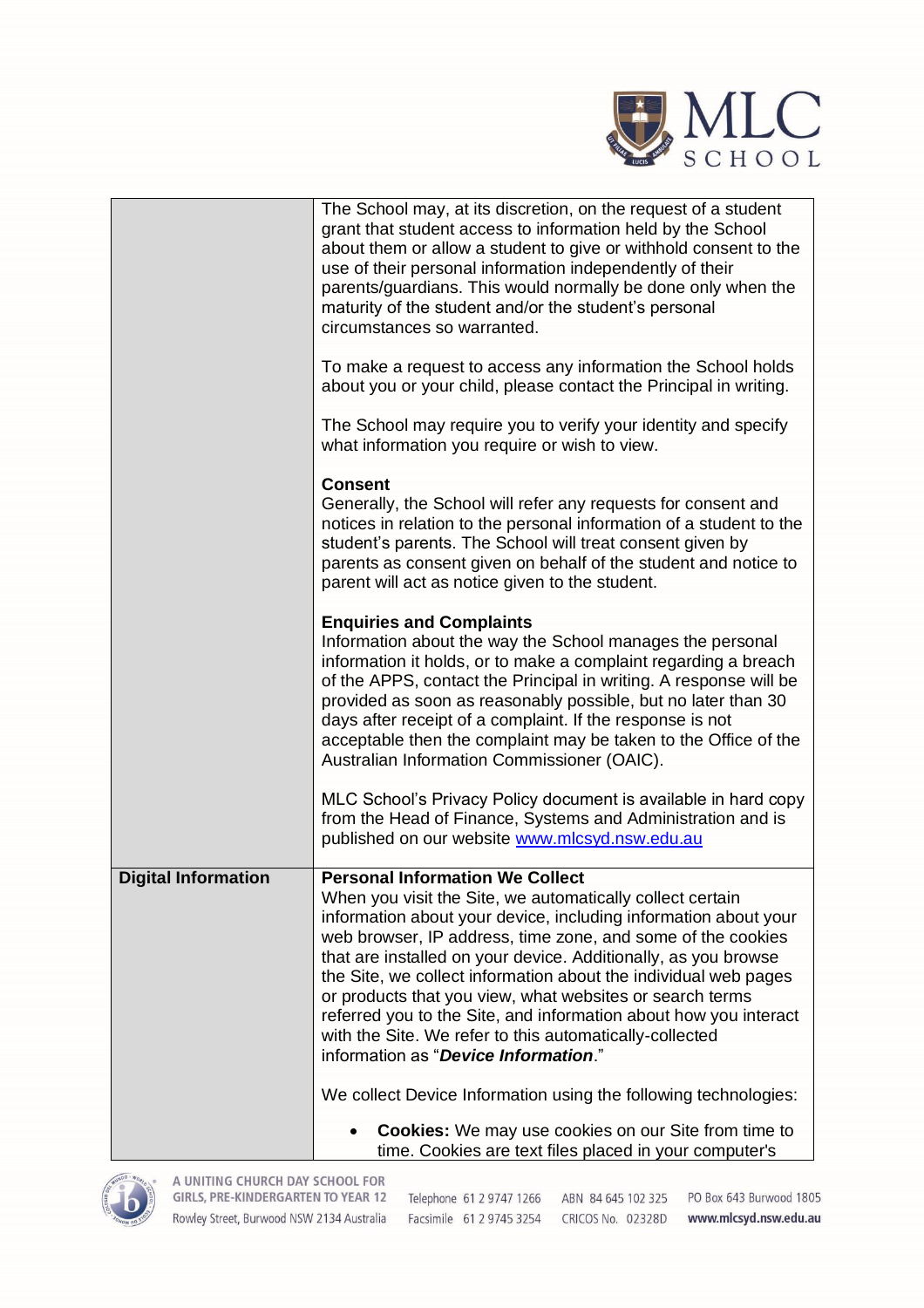

| browser to store your preferences. Cookies, by<br>themselves, do not tell us your email address or other<br>personally identifiable information. However, they do<br>allow third parties, such as Google and Facebook, to<br>cause our advertisements to appear on your social<br>media and online media feeds as part of our retargeting<br>campaigns. If and when you choose to provide our Site<br>with personal information, this information may be linked<br>to the data stored in the cookie.                                                                                        |
|---------------------------------------------------------------------------------------------------------------------------------------------------------------------------------------------------------------------------------------------------------------------------------------------------------------------------------------------------------------------------------------------------------------------------------------------------------------------------------------------------------------------------------------------------------------------------------------------|
| Web beacons: We may use web beacons on our Site<br>$\bullet$<br>from time to time. Web beacons (also known as Clear<br>GIFs) are small pieces of code placed on a web page to<br>monitor the visitor's behaviour and collect data about the<br>visitor's viewing of a web page. For example, web<br>beacons can be used to count the users who visit a web<br>page or to deliver a cookie to the browser of a visitor<br>viewing that page.                                                                                                                                                 |
| More Detail:<br>"Cookies" are data files that are placed on your device<br>or computer and often include an anonymous unique<br>identifier. For more information about cookies, and how<br>to disable cookies, visit http://www.allaboutcookies.org.<br>"Log files" track actions occurring on the Site, and<br>$\bullet$<br>collect data including your IP address, browser type,<br>Internet service provider, referring/exit pages, and<br>date/time stamps.<br>"Web beacons," "tags," and "pixels" are electronic files<br>used to record information about how you browse the<br>Site. |
| Additionally, when you fill out an online form in order to make<br>an enquiry, or book a tour, we collect certain information from<br>you, including your name, address, email address, and phone<br>number. We refer to this information as "Enquiry Information."                                                                                                                                                                                                                                                                                                                         |
| When we talk about "Personal Information" in this Privacy<br>Policy, we are talking both about Device Information and<br>Enquiry Information.                                                                                                                                                                                                                                                                                                                                                                                                                                               |
| How Do We Use Your Personal Information?<br>We use the Device Information that we collect to help us<br>improve and optimise our Site (for example, by generating<br>analytics about how our site visitors browse and interact with<br>the Site, and to assess the success of our marketing and<br>advertising campaigns).                                                                                                                                                                                                                                                                  |
|                                                                                                                                                                                                                                                                                                                                                                                                                                                                                                                                                                                             |





A UNITING CHURCH DAY SCHOOL FOR GIRLS, PRE-KINDERGARTEN TO YEAR 12 Rowley Street, Burwood NSW 2134 Australia

Telephone 61 2 9747 1266 ABN 84 645 102 325 PO Box 643 Burwood 1805 Facsimile 61 2 9745 3254 CRICOS No. 02328D www.mlcsyd.nsw.edu.au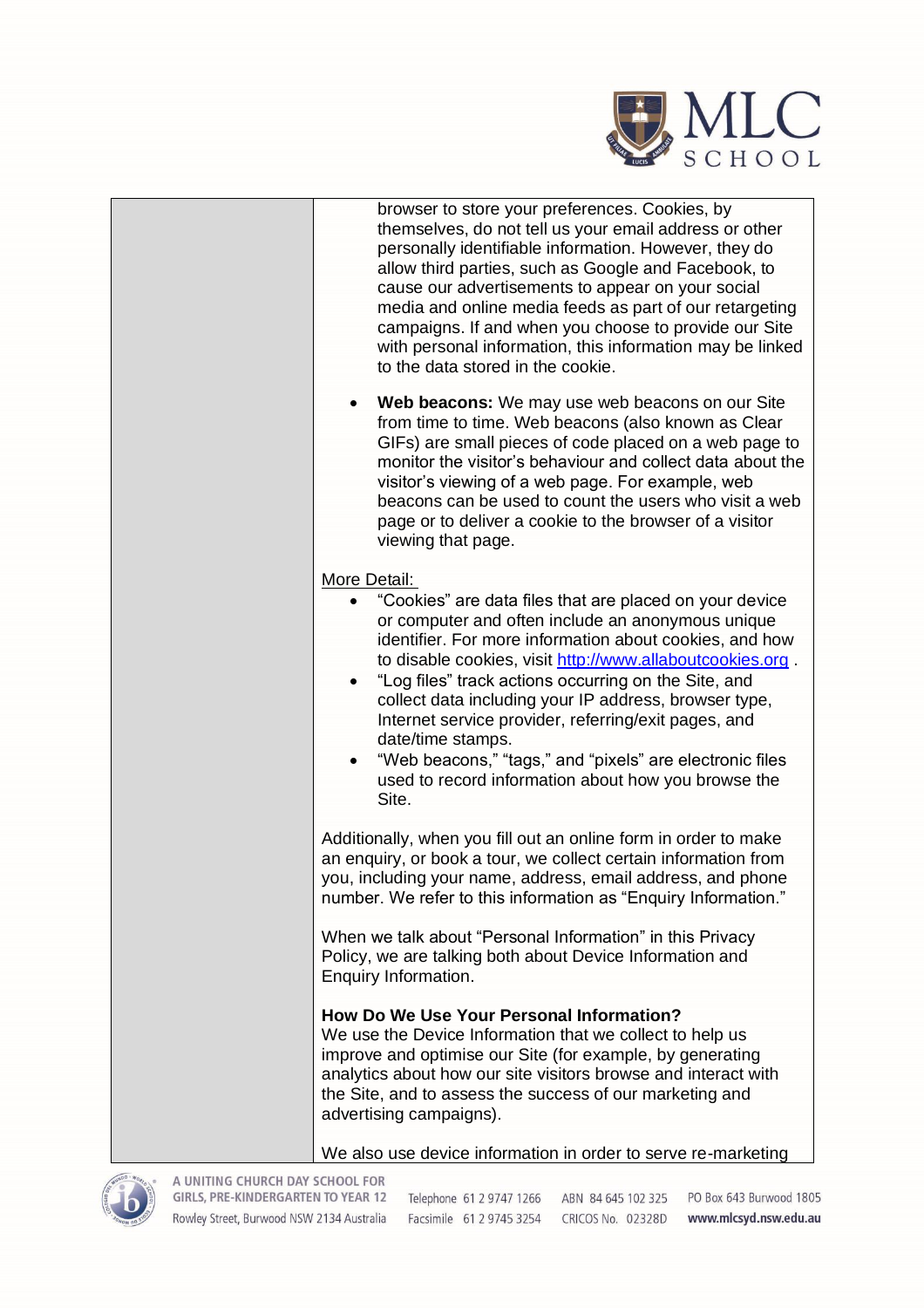

| ad campaigns through online platforms such as Google Ads<br>and Facebook. For example, if you have visited our Site<br>previously, we may serve you an appropriate advertisement<br>within your social media and online feeds, based on the pages<br>of the site you visited such as 'enrolments'.                                                                                                                                                     |
|--------------------------------------------------------------------------------------------------------------------------------------------------------------------------------------------------------------------------------------------------------------------------------------------------------------------------------------------------------------------------------------------------------------------------------------------------------|
| <b>Sharing Your Personal Information</b><br>MLC School does not sell or rent personal information.<br>Personal information is not disclosed to any organisation<br>outside of MLC School for any purpose other than those<br>purposes set out above without first obtaining customer consent<br>or unless required by law.                                                                                                                             |
| We use Google Analytics to help us understand how our<br>customers use the Site – you can read more about how Google<br>uses your Personal Information here:<br>https://www.google.com/intl/en/policies/privacy/                                                                                                                                                                                                                                       |
| You can also opt-out of Google Analytics here:<br>https://tools.google.com/dlpage/gaoptout.                                                                                                                                                                                                                                                                                                                                                            |
| <b>Behavioural Advertising</b><br>As described above, we use your Personal Information to<br>provide you with targeted advertisements or marketing<br>communications we believe may be of interest to you. For more<br>information about how targeted advertising works, you can visit<br>the Network Advertising Initiative's ("NAI") educational page at<br>http://www.networkadvertising.org/understanding-online-<br>advertising/how-does-it-work. |
| You can opt out of targeted advertising by clicking on the<br>following links:<br>Facebook: https://www.facebook.com/settings/?tab=ads<br>Google: https://www.google.com/settings/ads/anonymous<br>Additionally, you can opt out of some of these services by<br>visiting the Digital Advertising Alliance's opt-out portal at:<br>http://optout.aboutads.info/                                                                                        |
| For more information about our privacy practices, if you have<br>questions, or if you would like to make a complaint, please<br>contact us by visiting https://www.mlcsyd.nsw.edu.au/contact-<br>us/provide-feedback-or-complaint                                                                                                                                                                                                                      |

| <b>Section</b>                                        | Administration                     |  |                          |  |                                                           |                         |
|-------------------------------------------------------|------------------------------------|--|--------------------------|--|-----------------------------------------------------------|-------------------------|
| <b>Date of Approval</b>                               | April 2018, March 2020, April 2022 |  |                          |  |                                                           |                         |
| <b>Date of Next Review</b>                            | <b>April 2023</b>                  |  |                          |  |                                                           |                         |
| <b>Related Policies,</b>                              |                                    |  |                          |  | Privacy Act 1988, Health Records and Information Act 2002 |                         |
| STAWNOO . WORLD SO<br>A UNITING CHURCH DAY SCHOOL FOR | GIRLS, PRE-KINDERGARTEN TO YEAR 12 |  | Telephone 61 2 9747 1266 |  | ABN 84 645 102 325                                        | PO Box 643 Burwood 1805 |

Rowley Street, Burwood NSW 2134 Australia Facsimile 61 2 9745 3254 CRICOS No. 02328D www.mlcsyd.nsw.edu.au